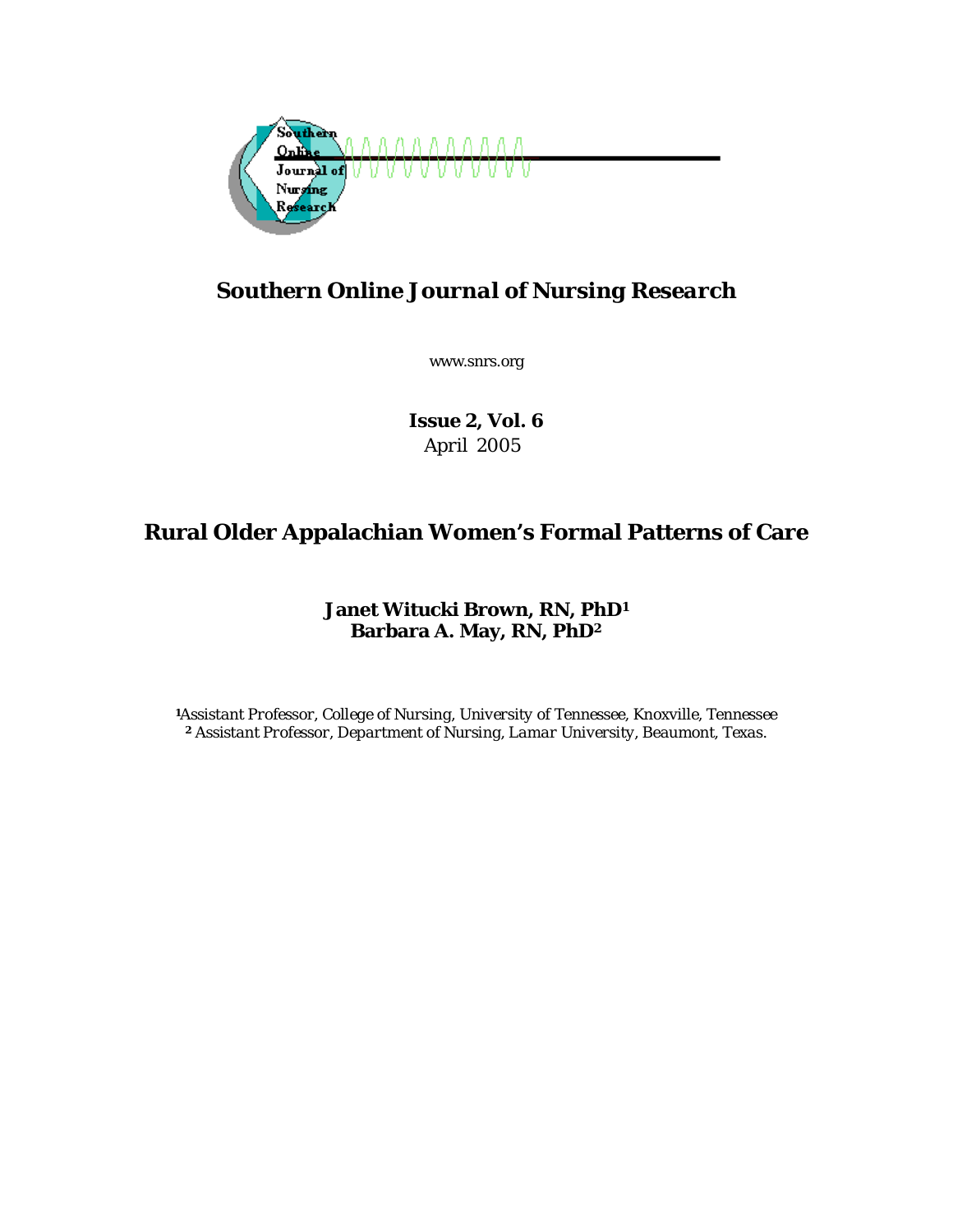## **Abstract**

The purpose of this qualitative descriptive study was to explore rural older Appalachian women's decision-making regarding use of, and experiences with, formal health care services. Nineteen rural Appalachian women living alone were interviewed using a semi-structured interview format. Interviews were then reviewed to identify patterns and themes. Decision making themes included: "anticipating possibilities," "doing what is needed," "listening to and valuing the views of others," and "seeing no other choice." Utilization themes were: "using on my own terms," "dealing with barriers," and "meeting a need." Study findings support the importance for providers, educators, and researchers to recognize cultural influences on health and service utilization decisions.

## *Keywords: Appalachia, older women, health care, service utilization*

## **Introduction**

Women age 75 and above have been identified as a socially vulnerable population.**1** Factors that contribute to this vulnerability are living alone, poverty, poor health, and rural residence. In 2000, there were over 421,000 women aged 65 and older living in Tennessee, with approximately 12,000 over the age of 75 living in the Northeast region.**2** National Statistics show that more than 49% of older women age 75 and older live alone.**<sup>3</sup>** Unmarried elders over age 65 living alone have an overall poverty rate

greater than 19%.**4** However, women living alone in rural areas are most likely to be living in or near poverty levels with nearly double the rate of poverty when compared to elder, urban men.**5** Poverty rates are even greater in Appalachia. Further, elders living in rural areas such as Tennessee's Northeast region have few formal care resources at their disposal. However, even when resources are available, many elders tend to underutilize them.**6-8** Little research exists that describes factors influencing decision-making regarding use of, or experiences with, formal care services by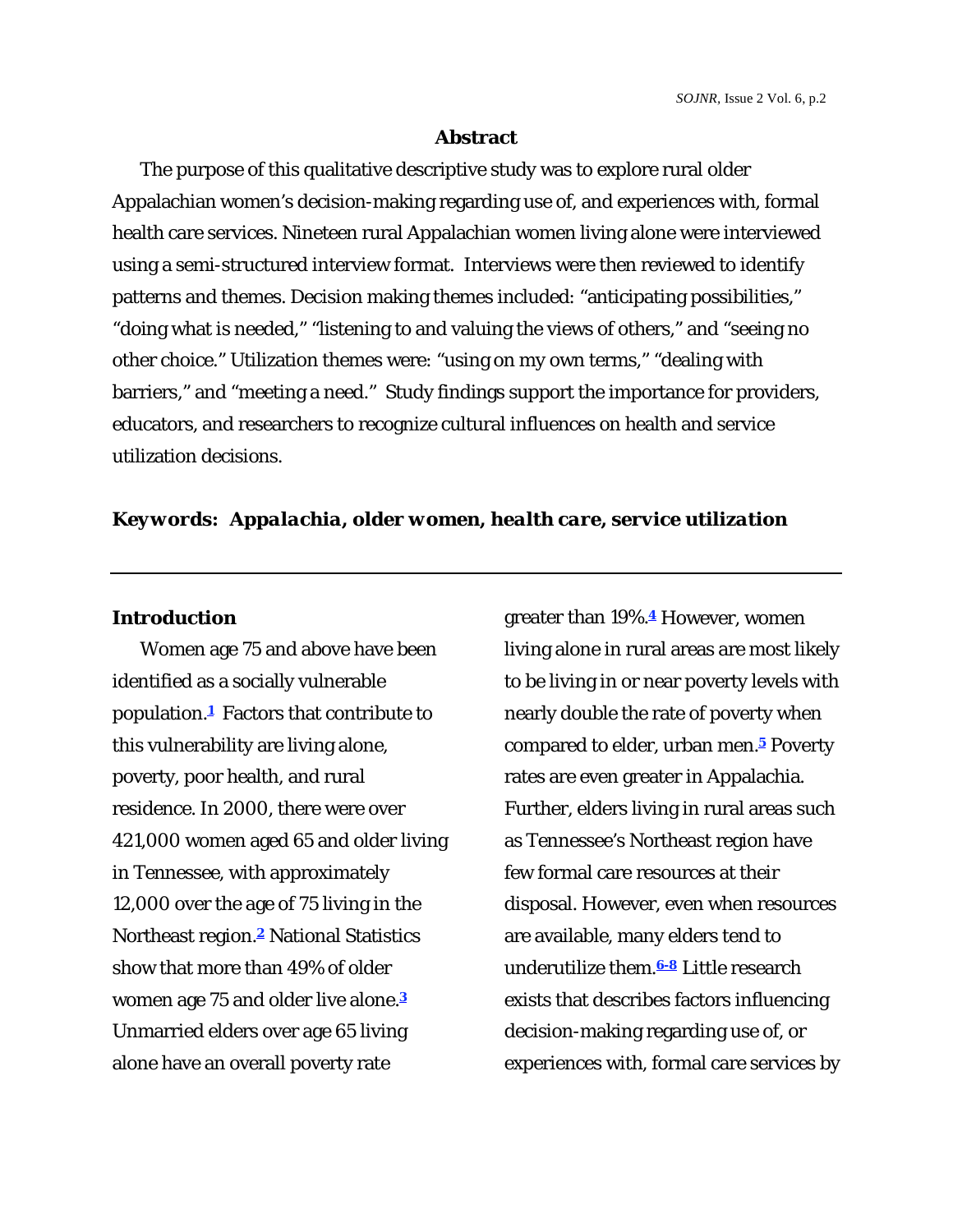older Appalachian women who live alone, despite the fact that this group meets all criteria for social vulnerability and do not utilize many available community and health services.**<sup>9</sup>** Therefore, the purpose of this qualitative descriptive study was to explore older rural Appalachian women's decision-making process and experiences with formal care regarding use of formal health care and assistive services. Understanding of this process and experience from the participants' view may add information regarding service underutilization by this group of elders.

### **Literature Review**

With poorer economic and health status, elderly women may require assistance with maintaining health, well-being, and independence. Older women and elders in general tend to underutilize available community resources even when these services are available.**6-8** Reasons for this underutilization are varied and sometimes obscure. Studies have explored the effects of culture and ethnicity on service utilization in Soviet Union Immigrant,**10** Asian/Pacific

Islander,**11** African-American,**12** and Mexican-American**13** elders. A combination of select life circumstances and cultural norms and beliefs accounted for service utilization patterns in these groups. Both Black and White diabetic elders were found to have low service use, especially of nutritional and recreational services in another study,**6** but no reasons were cited for this low use. Culture, specifically attitudes and beliefs and client's evaluation of aspects of service delivery, were predictors of respite service use in a study comparing African-American, Hispanic/Latino, and White elders.**<sup>7</sup>** Age, race, health conditions, income adequacy, payment source, transportation capability, health conditions, and function were predictors of nutritional service use among African-American and low income rural elders in another study.**14** One study explored attitudes of adults about community-based services and found that the quality of programs or staff, security, cost and eligibility requirements, transportation and logistical elements all affected use of such services.**15** Previous research**16**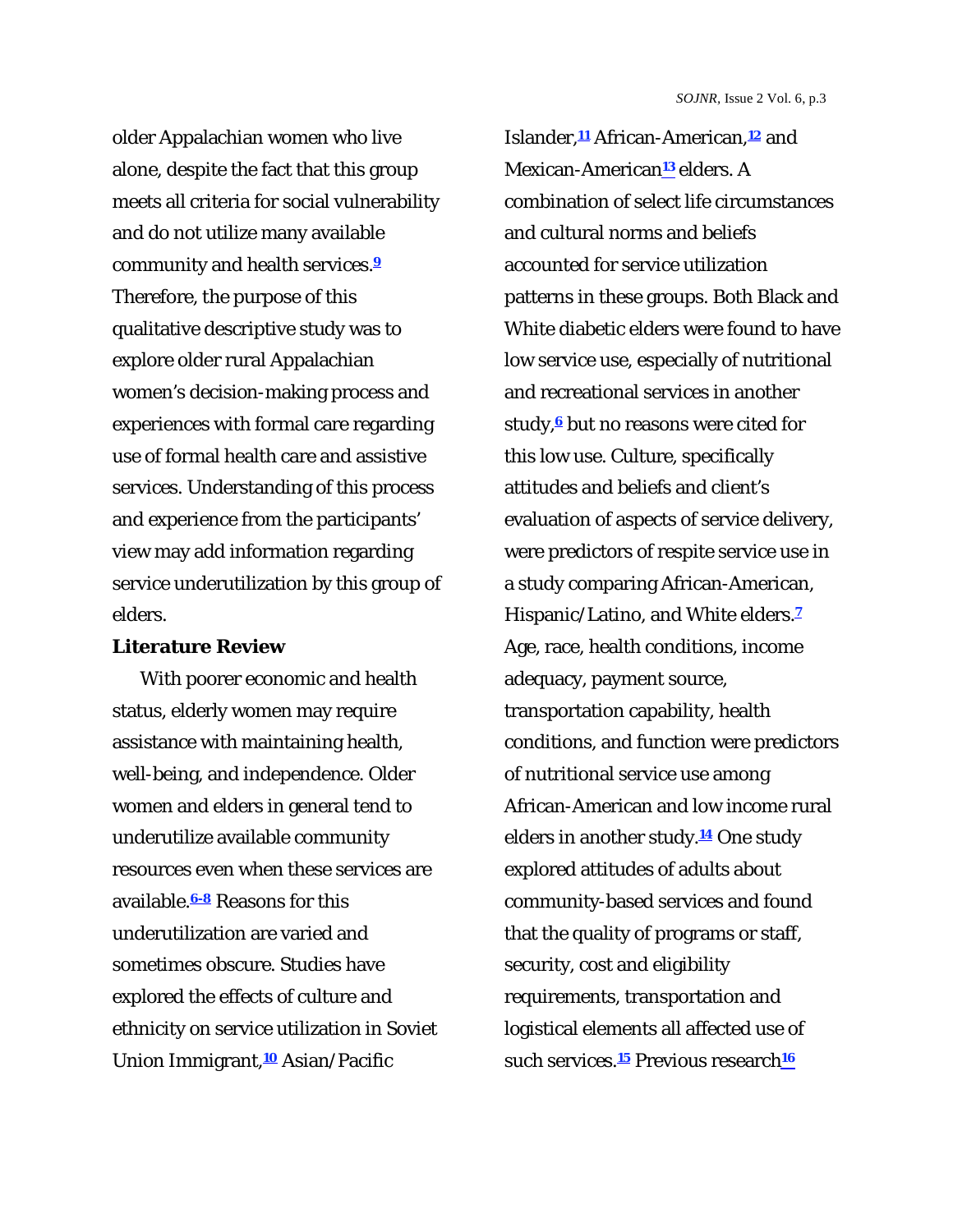showed that demographic characteristics were less indicative of service use among elderly women than were social influences such as being widowed or living alone. No studies have been found that have specifically addressed the decision making process of elders to use services or their experiences with these services.

The term Appalachian has been used to describe the people "born and raised" in or near the Appalachian Mountains. Much was written about Appalachia during the 1960s through the 1980s but some authors feel that no consensus has been reached as to what specific behaviors belong to the culture or even if such a culture exists.**17** However, even though there is wide diversity within the groups that populate this region, there are some similarities in beliefs and practices. These dominant similarities in values, beliefs, and traditions as well as the differences among the group must be considered when providing health care.**<sup>18</sup>**

The perception of Appalachia is that of a "cabin in the woods, with a tireless car sitting in the yard."**19 p.32** However, the reality is that studies of

Appalachians have identified them as possessing enduring distinct cultural values including individualism, pride, loyalty, caring, family-orientation, religiousness, hardiness, independence, honesty, patriotism, resourcefulness, and self-reliance.**20-23** In the Appalachian culture, family members frequently live in close proximity and relatives are frequently sought for advice on most aspects of life.**24-25** Elders are respected and honored in the Appalachian family and usually elders live close to or with their children when they are no longer able to care for themselves.

Appalachia has one of the highest aging populations. Approximately 48% of Tennesseeans live in rural areas with 14% of these rural residents over age 65.**26-27** This has given rise to challenges for health-care delivery to this cultural group.**6** Appalachian rural areas continue to have high unemployment rates above the national average, with some Appalachian rural areas having rates as high as 37 to 50 percent as well as a large population living in poverty.**<sup>28</sup>** In Tennessee, the rural counties of Johnson and Hancock have poverty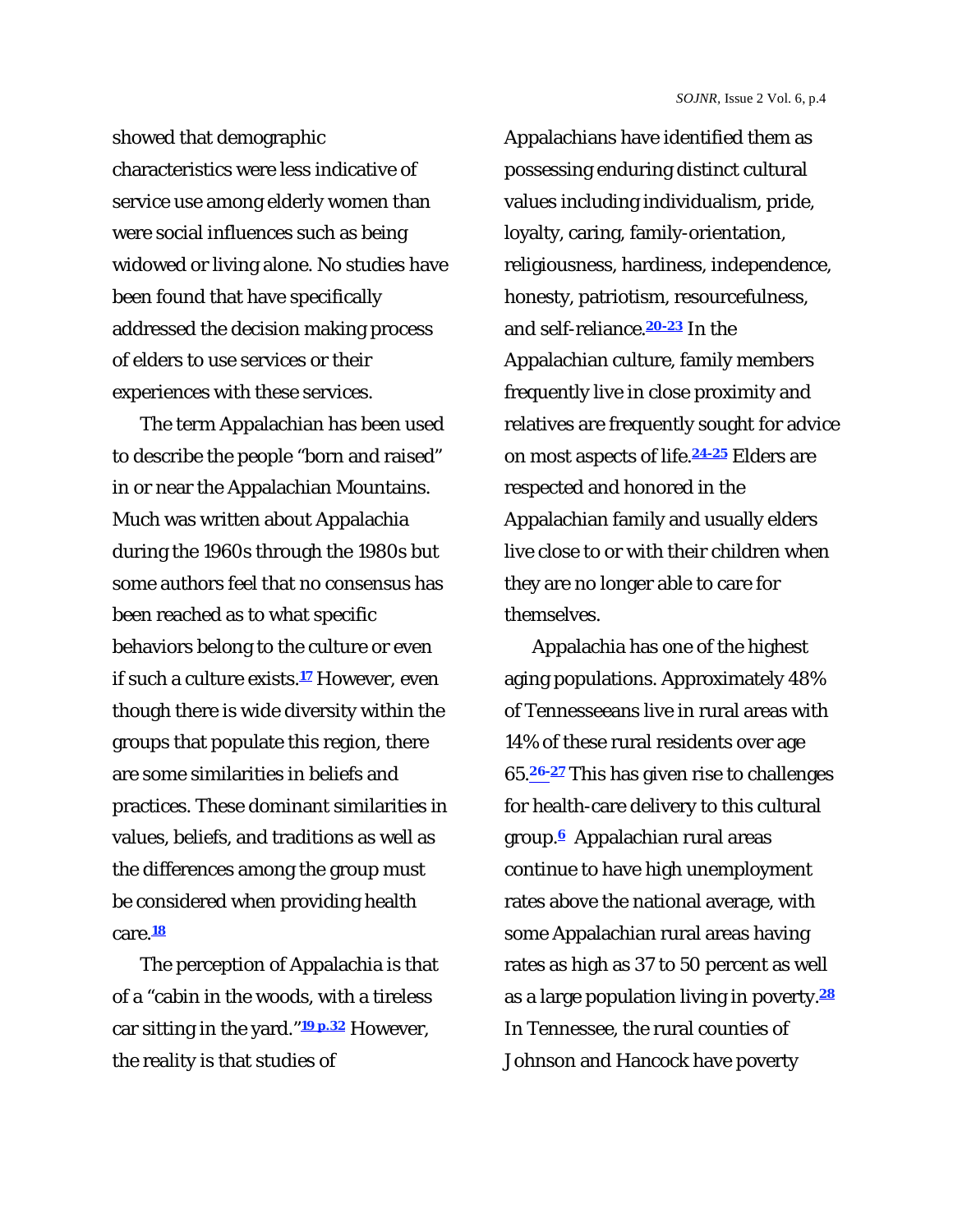rates of 22.8% and 30%, compared to 10% for urban areas of the state.**<sup>29</sup>**

Studies have been reported on Appalachians in several areas, including: mental health, urban child welfare, and developmental disabilities**30-36**; Appalachian rich cultural heritage of strong family bonds and traditions**37-38**; and children, adolescents, and childbearing families.**39-43** Other studies have concentrated on spirituality of older Appalachian adults.**44-45** Additional studies have focused on describing Appalachian culture, health problems experienced by Appalachians, barriers to health care, and communication recommendations for healthcare providers.**38-50** Little research was found in either nursing or the social sciences that addressed service use by elderly populations in Appalachia or on rural older Appalachian women who live alone. One phenomenological inquiry of the relational experiences of elderly women living alone in rural communities was found.**51** However, the women in this study were located in New York State.

*Theoretical Framework.* Madeline Leininger's Theory of Culture Care

Diversity and Universality**52** provided a perspective for interpreting the experiences of the older women and a background for sensitivity to the findings. This theory emphasizes caring and care as central concepts, with consideration of the multiplicity of societal and cultural factors that influence choices by people regarding care modalities. Since this study explores choices regarding services made by a specific cultural group of women, the framework was deemed appropriate. Within the framework of this theory, there are two types of caring in any culture: generic and professional. The generic type of care is a folk, indigenous, or naturalistic type, and refers to traditional health care or cure practices, such as self-care practices that the women might use. The professional type of care system refers to professional care or cure services offered by diverse health care personnel.**52** In this study, the professional care was the formal care services the women used.For this study, formal care services were defined as those offered by agencies or service organizations. The selected theoretical viewpoint allowed insight into the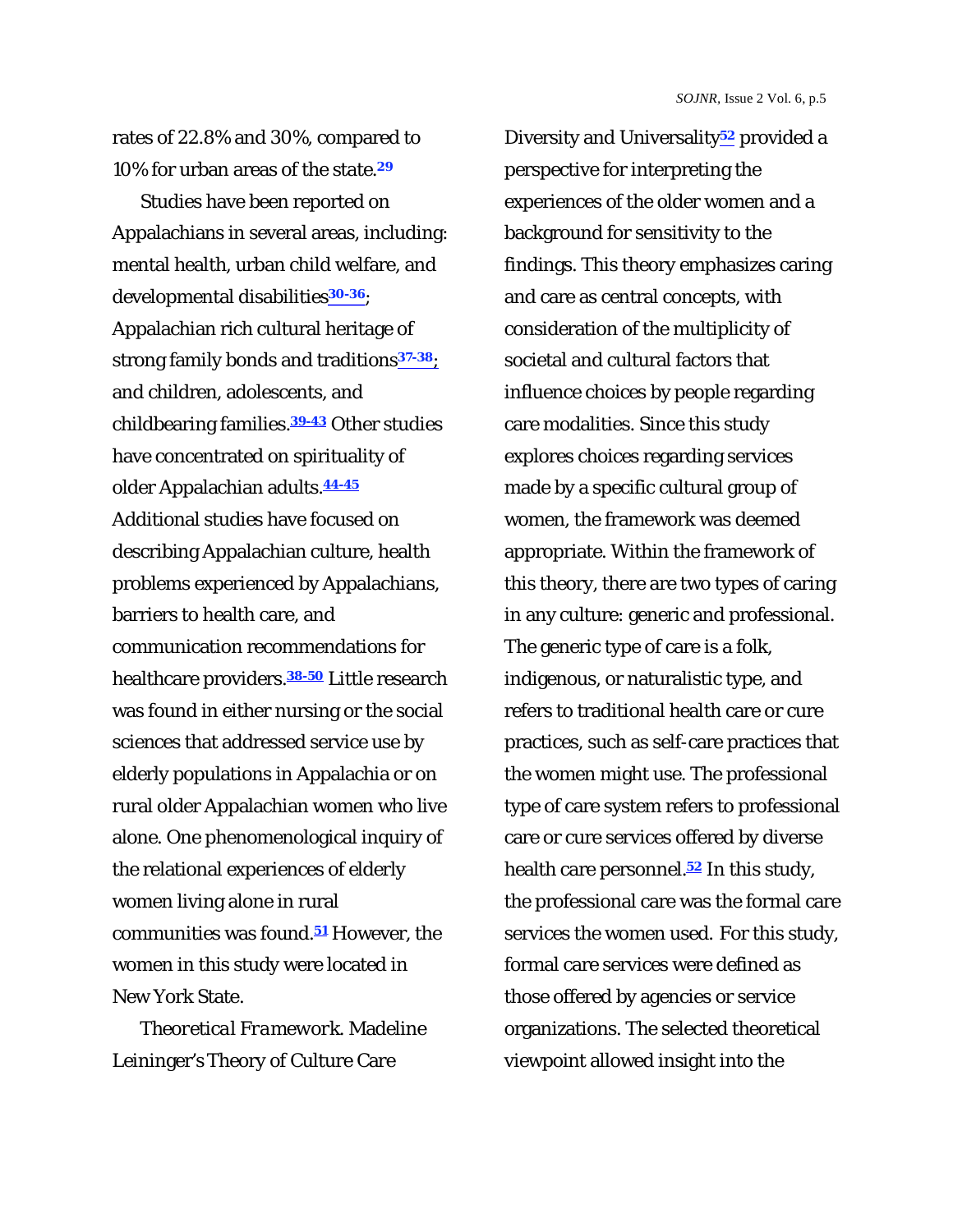impact of Appalachian culture on older women's experiences, including interactions, thoughts, and feelings associated with seeking help from formal sources, providing a new perspective and understanding of this process.

#### **Methods**

Older women, living alone in two predominantly rural northeast Tennessee counties were recruited for this study. Eligibility requirements included: a) women 75 years of age and older who live alone. b) have always lived in the northeast Tennessee Appalachian region, and c) reside in Johnson or Hancock counties. Snowball sampling methodology and referrals from nurse-managed clinics were used to obtain the sample participants. While not a selection criterion, all of the participants in this study were Caucasian.

Two research questions guided this study: a) To what extent do traditional Appalachian values influence decisions by older rural Appalachian women living alone to use formal services? and b) What are the experiences of these rural Appalachian women with formal

services? Using a qualitative, descriptive study design, study participants were interviewed in their homes using a semistructured interview format to elicit information regarding decision making regarding use and experiences with formal care systems within the context of the participant's culture. The qualitative descriptive design was selected for this study because of its strength in revealing a depth of meaning and a respect for individual knowing.**<sup>53</sup>** Participant rights and confidentiality were protected and approval of the University Institutional Review Board (IRB) was obtained prior to commencement of the study. The nurse co-investigators contacted potential participants by telephone and the study was explained. If the women consented, interviews were scheduled at a mutually agreeable place and time. At the time of face-to-face interviews, the study was again explained and participants signed a consent form. The semi-structured 60- 90 minute interviews were tape recorded and transcribed verbatim. Prior to the semi-structured interview, demographic questions regarding age, educational level, economic status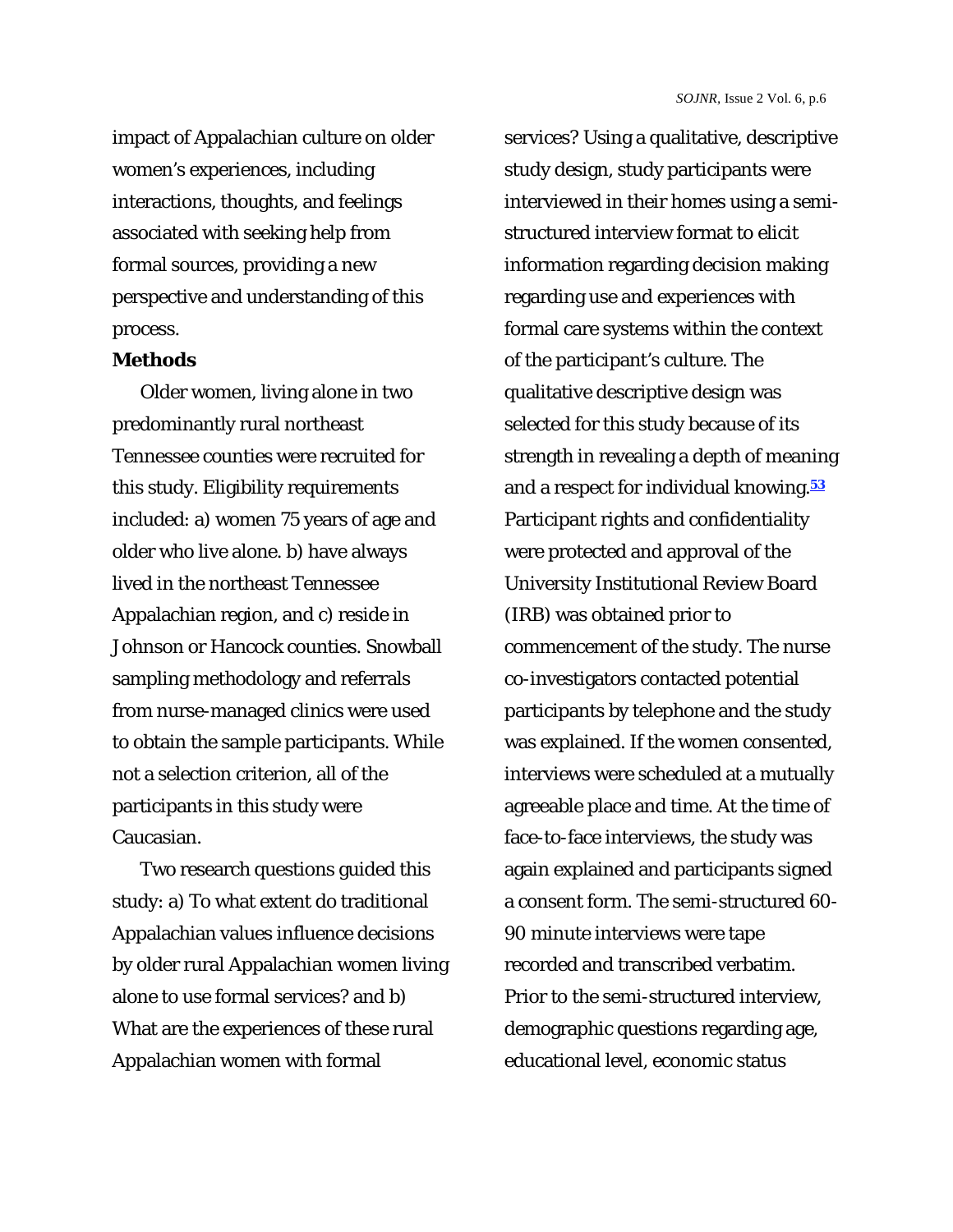(sources of income), number of children, insurance, and time lived alone were asked. The semi-structured questions included: a) Tell me about a time that you sought help outside of your family, friends, or neighbors; b) What was the experience like? c) Would you ask for help from the same source again? Why or why not? d) Tell me about how you feel about asking others for help; and e) Tell me about any persons or resources in your community that help you to live at home.

Transcribed interviews were reviewed by the co-investigators line-byline and each individual event or description was given a name that represented the phenomenon. Incidents were compared with like incidents as analysis progressed in order to group and label similar phenomena. Data were then collapsed and similar concepts were grouped into categories and given names derived from the data. Major patterns or themes were identified and other categories were grouped as subcategories under the respective two major themes. Constant comparative analysis was utilized whereby coding was constantly compared to transcripts

to assure accuracy. Patterns and themes that emerged were described and confirmed by the co-investigators. The latent quality of the data was explored, but the data was not re-presented in terms other than the participant's own words.**54** The outcome of the analysis was a comprehensive and accurate summary that detailed the participants' stories. Rigor was established through: cross-checking of participant's stories with emerging codes; returning to the participants for clarification, if necessary; critical self-reflection of the researchers' perceptions; and review of memos and logs.

#### **Results**

Nineteen Caucasian Appalachian women over the age of 75 participated in this study. Demographic characteristics are summarized in Table 1. The women reported a variety of economic sources: Social Security, Veterans Administration, retirement, savings, and income from properties. Four of the women were subsisting entirely on Social Security payments. All women were covered by Medicare, and nine had supplemental insurance of some type. Six women (32%) reported difficulty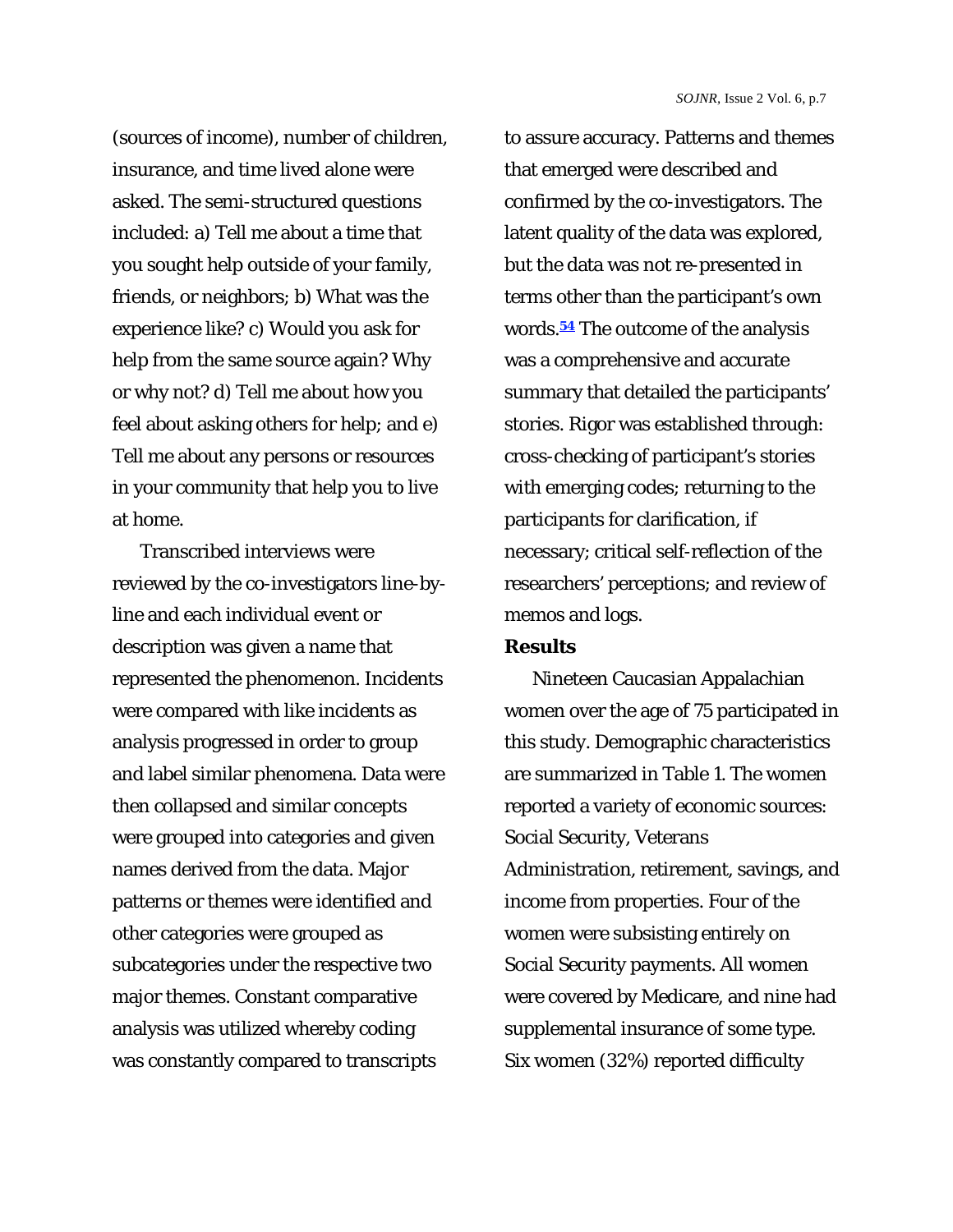"making ends meet."

# **Table 1 Demographic Characteristics of Older Appalachian Women**

| Demographic          | Mean        | Range            |
|----------------------|-------------|------------------|
| Age                  | 80.2 years  | 75-90 years      |
| Educational level    | 10.5 years  | Grade 4-Master's |
| Length of time alone | 11.04 years | 1-26 years       |
| No. Children         | 1.9         | $0 - 5$          |

Although not asked specifically, generally this group of women selfreported themselves as being healthy. They were continuing to live in their own homes, prepare their own meals, do the majority of their own light housekeeping, visit friends, and do the things that they considered important. Many of the women kept small gardens or flower beds and all except one were quite active physically.

Two major categories of themes emerged from the data analysis: decision-making themes or formal care utilization themes. Decision-making themes answered the first research question and were those themes that described influences that had, or would, precipitate seeking help from formal services. Formal care utilization themes described how the women used formal services and their experiences with those services and answered the second

research question.

*Decision Making Themes.* Themes regarding decisions to seek formal care services demonstrated cultural values of independence, self-reliance, hardiness, family-orientation, and loyalty. These themes werethe following:

- anticipating possibilities,
- doing what is needed,
- listening to and valuing the views of others and
- seeing no other choice.

A brief description of each decision making theme and exemplars follow.

*Anticipating possibilities.* While the study participants were independently living in the present moment and caring for themselves at home, they had used formal care, on occasion in the past and knew that they might have to do so in the future, given their advancing years and health problems. They therefore, anticipated, or expected future use of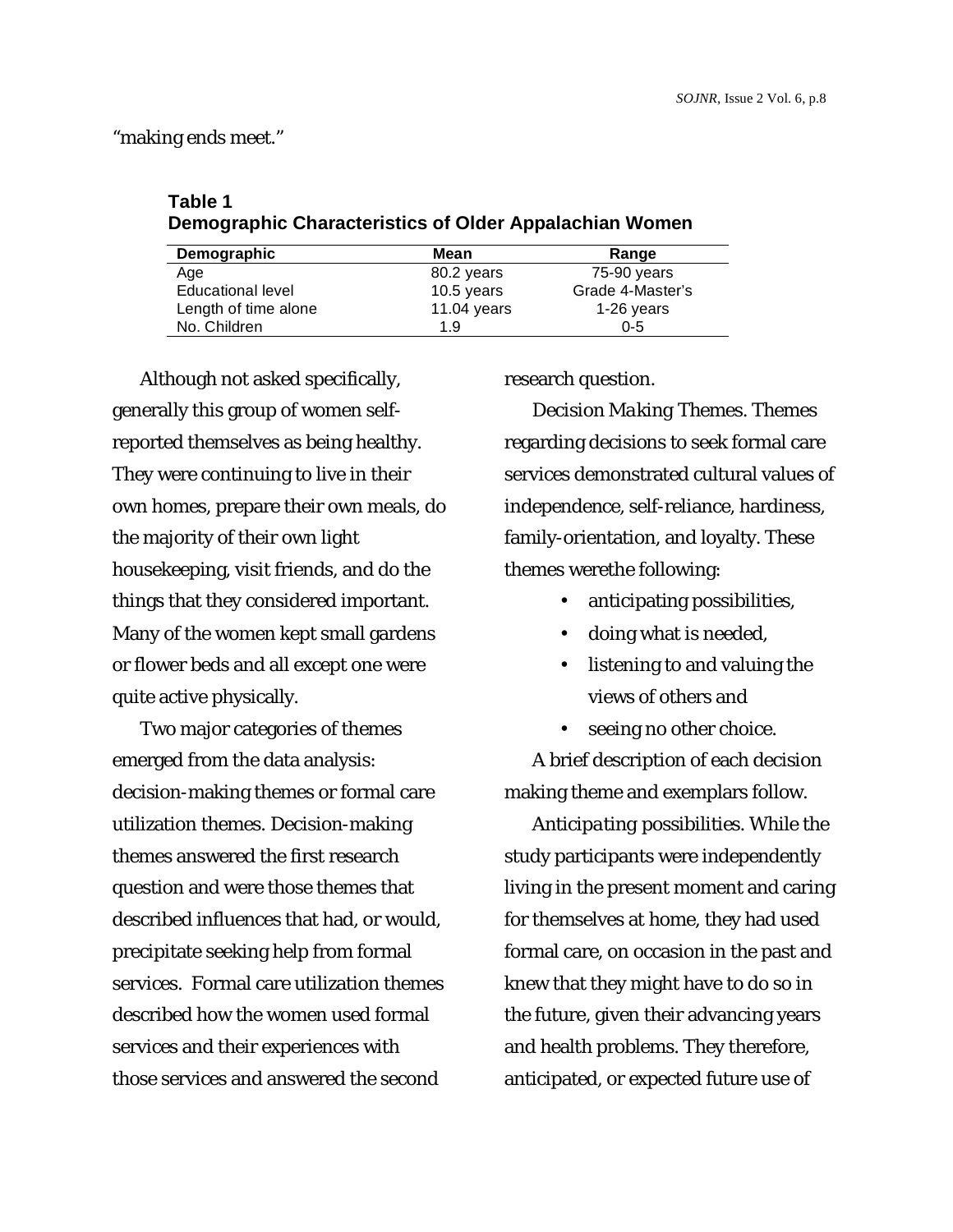services. This "anticipating possibilities" is exemplified by the following statement of a woman who at the time of the interview had no primary care provider: "I'm gonna hunt me a doctor 'cause I'll need one before long, maybe later."

*Doing what is needed*. Health services were not used by these women on a regular basis. The women were basically self-reliant and use was episodic when a need arose. Few of the women practiced preventative screening. The majority of the women (*n*=11) reported not having regular yearly check-ups. Two women reported having yearly mammograms, and only one reported a pap test within the past year. One woman stated:

I don't go on a regular basis to see about anything. I don't know how soon I might have to, might need to, I don't know when that will come.

Often the decision to seek care was precipitated by situations where there was a specific need that only formal care services could meet. Further, the women were quite hardy and independent and would frequently put off seeking care

until the need was severe. They delayed formal care and used it only to get what they perceived they needed, rather than have regular health screenings or preventative care. An example is the following:

I had my upper teeth pulled up here, at the other dentist. That's been years ago. I've got an upper plate. But, I've got a few bulges that are in bad shape, but I guess I'll keep them unless they get hurtin' so bad I can't stand it.

When the same woman was asked if she would go to the clinic if she got sick, she replied, "I don't go there unless I have to." Another woman said that she would "go to the doctor when you need to go." Some of the needs included "pretty sick," "ran out of medicine," and "getting low on medicine." Another woman stated, "I go once in a while for a check up so I can get the medicine. You can't get it if you don't."

*Listening to and valuing the views of others.* The women in this study would seek services if they were given advice to do so by family members demonstrating the cultural value of family-orientation. They would also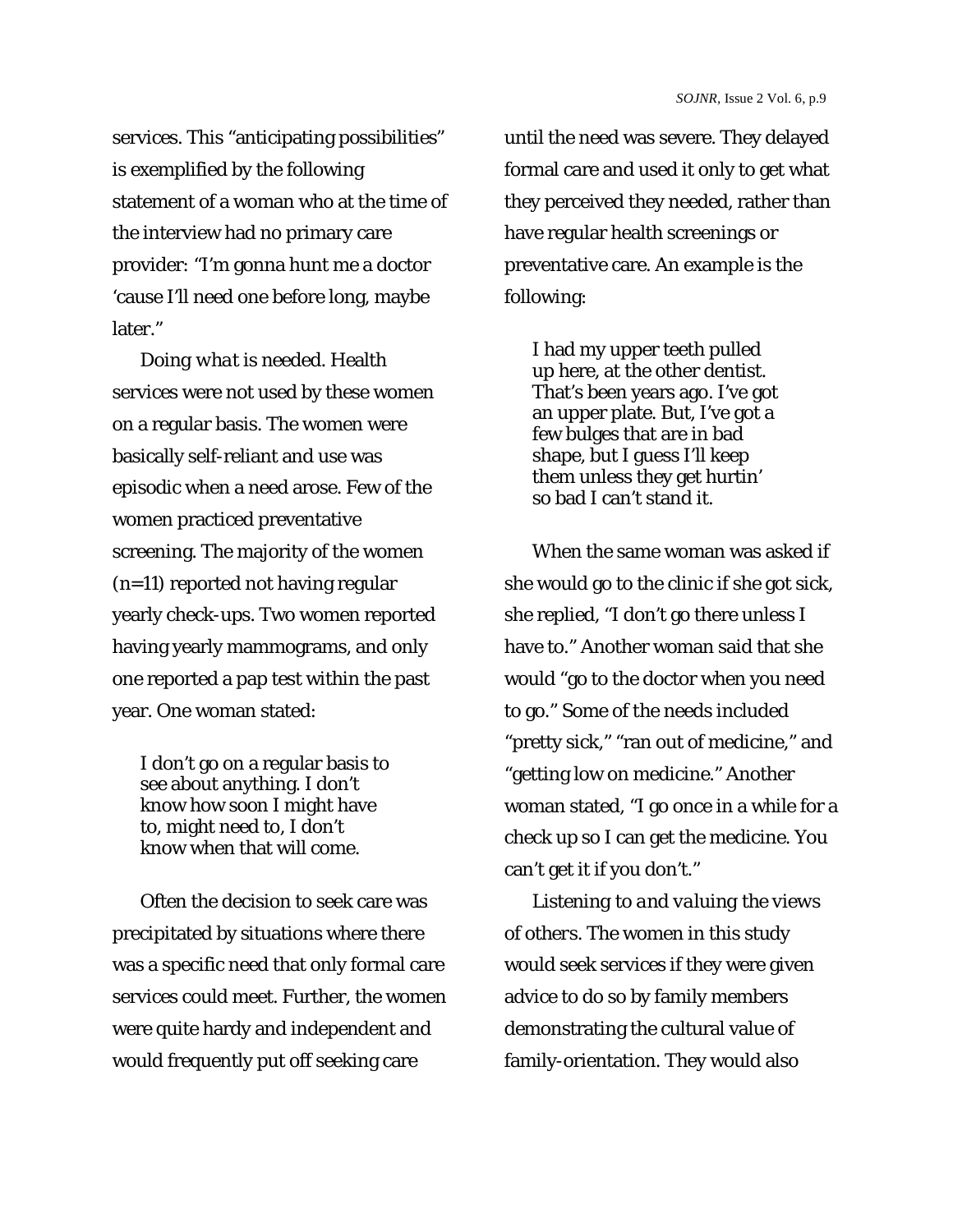listen to others whom they considered "experts." In many cases participants spoke about family members pushing them to go to a doctor. Because the women wished to please family members, they would seek services. One participant stated:

My daughter, she came in and wanted me checked out. Yeah, she did. She said 'I'm going to take you to a doctor' and I'm willing to go through everything for her.

In another situation a participant sought help for her chest pains when a man who had experienced heart problems suggested that she go.

This fella that had had a lot of heart problems came over and sat down with us.... we were over there getting our coffee ordered and he came over and sat down and talked a little while. He looked at me and said, 'What's wrong with you?' I said 'Well, I don't know. I'm having some chest pains or something.' I says, 'I can't hardly breathe.' He says 'You're just about ready to have a heart attack.' Cause he knew, he's, he's one that's real bad off right now. And he knows what it is to be on the verge of having a heart attack. He said 'You're going to have

a heart attack if you don't get something done pretty soon.'

*Seeing no other choice.* When an emergency occurred, the women sought help from formal care because they did not see any other option. During these episodes, traditional values of independence, self-reliance and resourcefulness had to be set aside. One participant stated: "I don't like going to doctors. Of course, when I break bones, I have to." The same participant would only seek home health care "if I was down in the bed and couldn't do nothin' for myself." All the women stated that they would seek services in emergency situations.

*Formal care utilization themes.*  Formal care utilization themes described the actual experiences that the women had with services or service providers. Themes included "Using on my terms," "dealing with barriers," and "meeting a need." Actual formal care services used included: care provided by physicians, nurses, optometrists, hearing aid specialists, home health care personnel, pharmacists, and therapists; care provided in hospitals, clinics, or the home; pharmacological use; community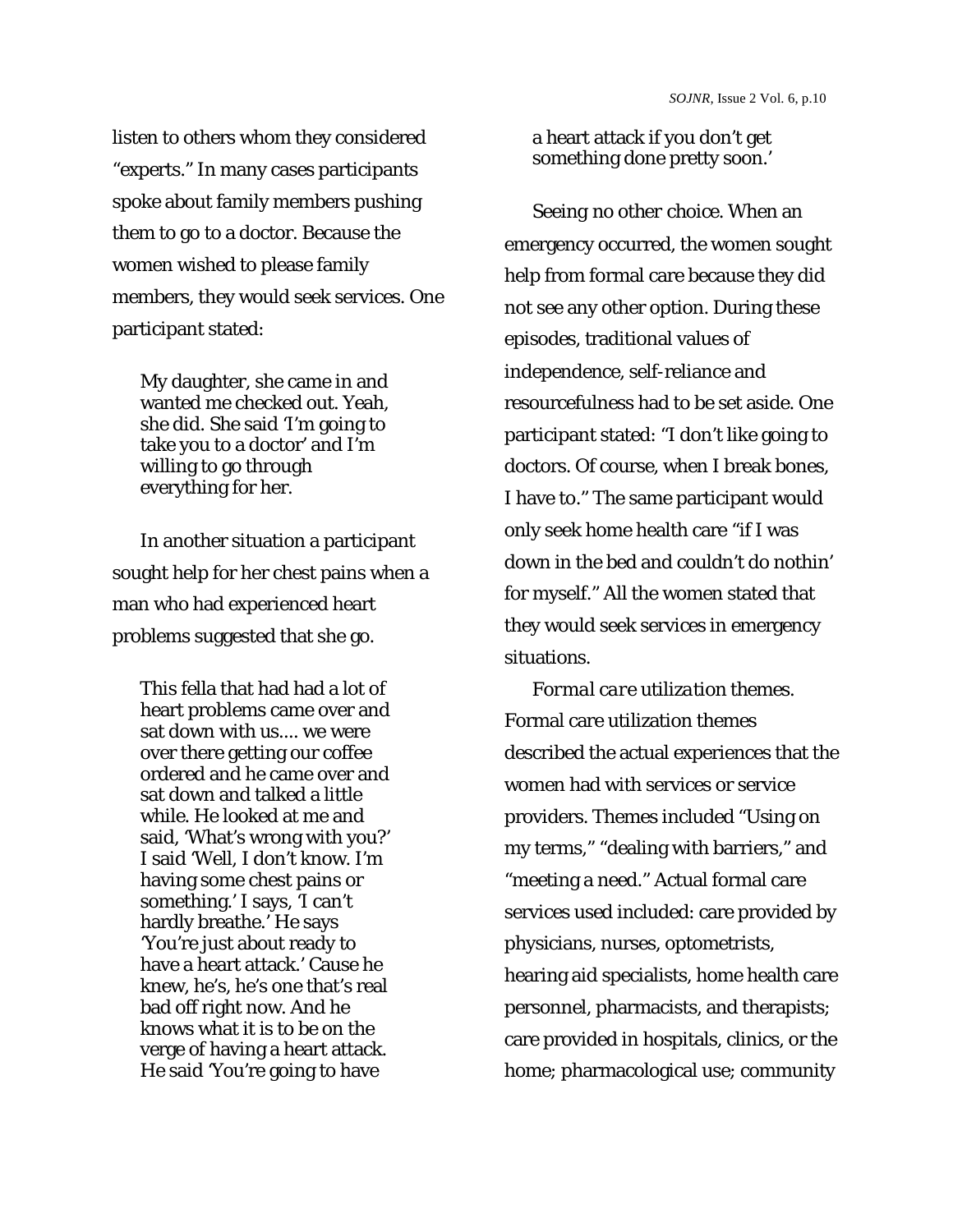health services used, such as health screening services and influenza vaccinations; use of senior access vans and senior centers; and assistance provided by commodity distribution

centers or other financial assistance programs. See Figure 1 for an illustration of specific service utilization. A brief description of these themes and exemplars follows.



# **Figure 1. Number of Women Using Formal Services by Type (Past year)**

*"Using on my terms."* The women in this study not only sought formal care services on their own terms, but also used the services and resources that were provided on their own terms, that is, in their own way and in their own time demonstrating their independence, self-reliance, and resourcefulness. Particularly in the case of health care services, the women themselves made the decision to seek a service, contacted the service when they were ready, and

then chose to utilize or not utilize all or part of the treatment regimen prescribed or suggested. As one woman related regarding the physician's suggestion to take an aspirin daily:

I reckon it uh, gets my blood too thin if I take 'em every day. They want me to take 'em every day but, just uh, sometimes I skip two or three days and stretched it.

Many women in this study also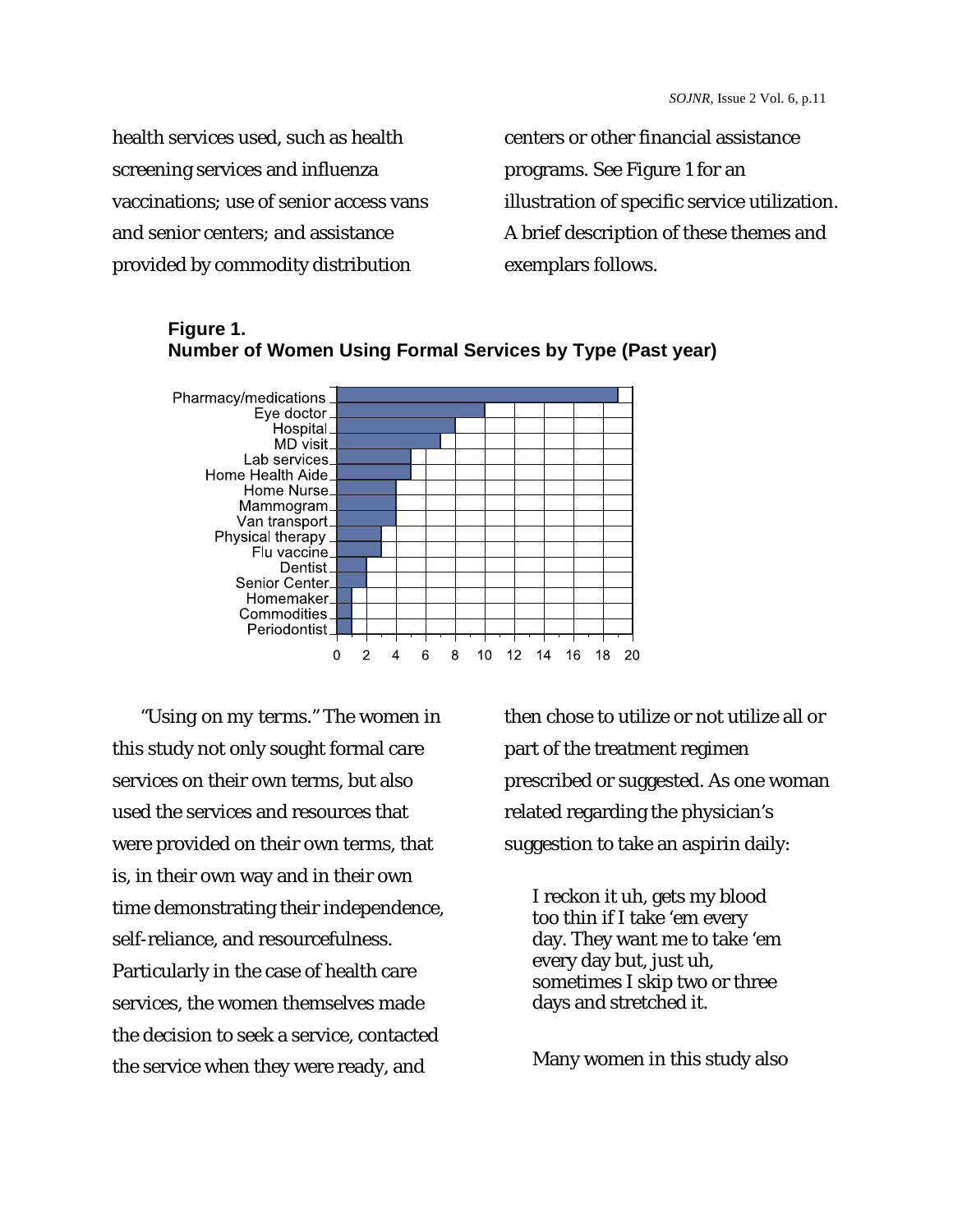selectively chose services offered by senior centers. Although they could receive meals there, many did not feel the need to take meals at the centers as long as they were able to cook for themselves. One woman expressed this lack of need:

I go down to the senior citizens, we always eat lunch and then I take exercise before I eat, and uh, I sometimes go back after I've had my lunch and we are there to lunch. But uh, I don't uh, I don't really, I mean I don't feel the need for that as long as I can fix things for myself.

One woman was told by her physician that she had gall stones and needed surgery, but she elected not to have the surgery because she did not have the time and she didn't believe the diagnosis:

...and I was making garden and somebody called up here, it was one of the ladies and she said that uh, that Dr. T. was in touch with them and you need to make an appointment to have surgery. I said I didn't have time for surgery. I'm making a garden and I have not been back to the doctor.

*Dealing with barriers.* The largest theme of formal care utilization describing the experiences of these women was "dealing with barriers." These women met with difficulties in obtaining and seeking formal care services. The barriers that the women dealt with were both internal and external. Utilizing formal services often threatened to change past patterns or were in opposition to cultural values and was difficult for these women. One woman had to have home care services in order to continue to live at home, but this created conflict for her because she did not like "strangers" in her home. Some women faced problems with keeping the same physician or dentist that they had used for many years. They were very loyal to trusted service providers. If providers moved, the women would travel long distances, if able, rather than change. When travel was not feasible, or if the provider retired or died, these women often hesitated to seek care from a new, unfamiliar provider, particularly if these persons were viewed as "outsiders." One woman summarized this attitude: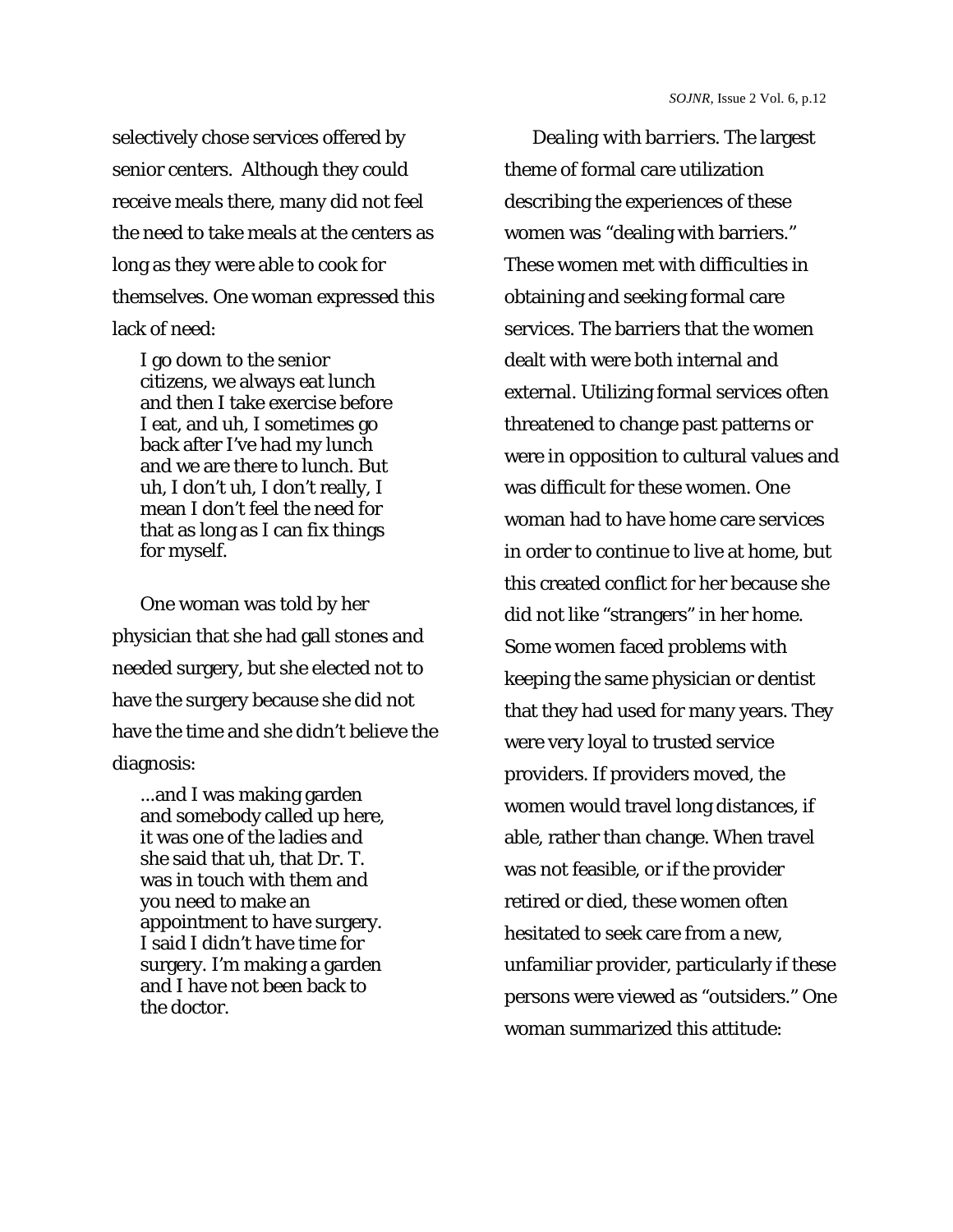The ones at the clinic are from Egypt or from somewhere else. They all have dark skin like the Mexicans. People here are funny. They trust fellow hillbillies and they don't trust people like that.

The women in this study also related stories of inability or difficulty in getting formal services or access to care. One difficulty was the high cost of medication and care. Women who were taking a number of medications or particularly expensive medications and had limited incomes especially voiced this concern. Sometimes medication was not taken because of lack of funds. One woman who was hypertensive related:

I got a nurse that comes to see me every week and she said it was up just a little bit, but I was out of my medicine that I'd been used to taking and I hadn't been able to get.

Another problem was the distance necessary to travel to health care providers. Some of the women did not drive and had to rely on relatives or others for transportation. Others drove, but only locally and were reluctant to drive distances or to unfamiliar cities.

Perceived lack of caring by health

care providers was another problem experienced when accessing formal care services. There were several stories of being devalued and ignored when the women sought formal care services. Situations were related where symptoms were ignored and major medical problems such as heart attack and fractures were later found. These encounters left the women feeling frustrated, angry, and mistrustful of formal care providers. One woman aptly related:

I have some sharp pains ever once in a while. I told the doctor. I got so aggravated with him after my surgery. I was really concerned and I kept on asking him. I said 'Why do I get so sore up here?' He didn't pay any more attention to me as if I would a been a bug out yonder on the post somewhere. And I got fed up with it. I thought, I hurt in there and I don't know why. I mentioned it to him time after time.

Encountering difficulties in accessing or seeking formal services or problems with service providers resulted in inability to fully utilize needed services or distrust of the formal service system.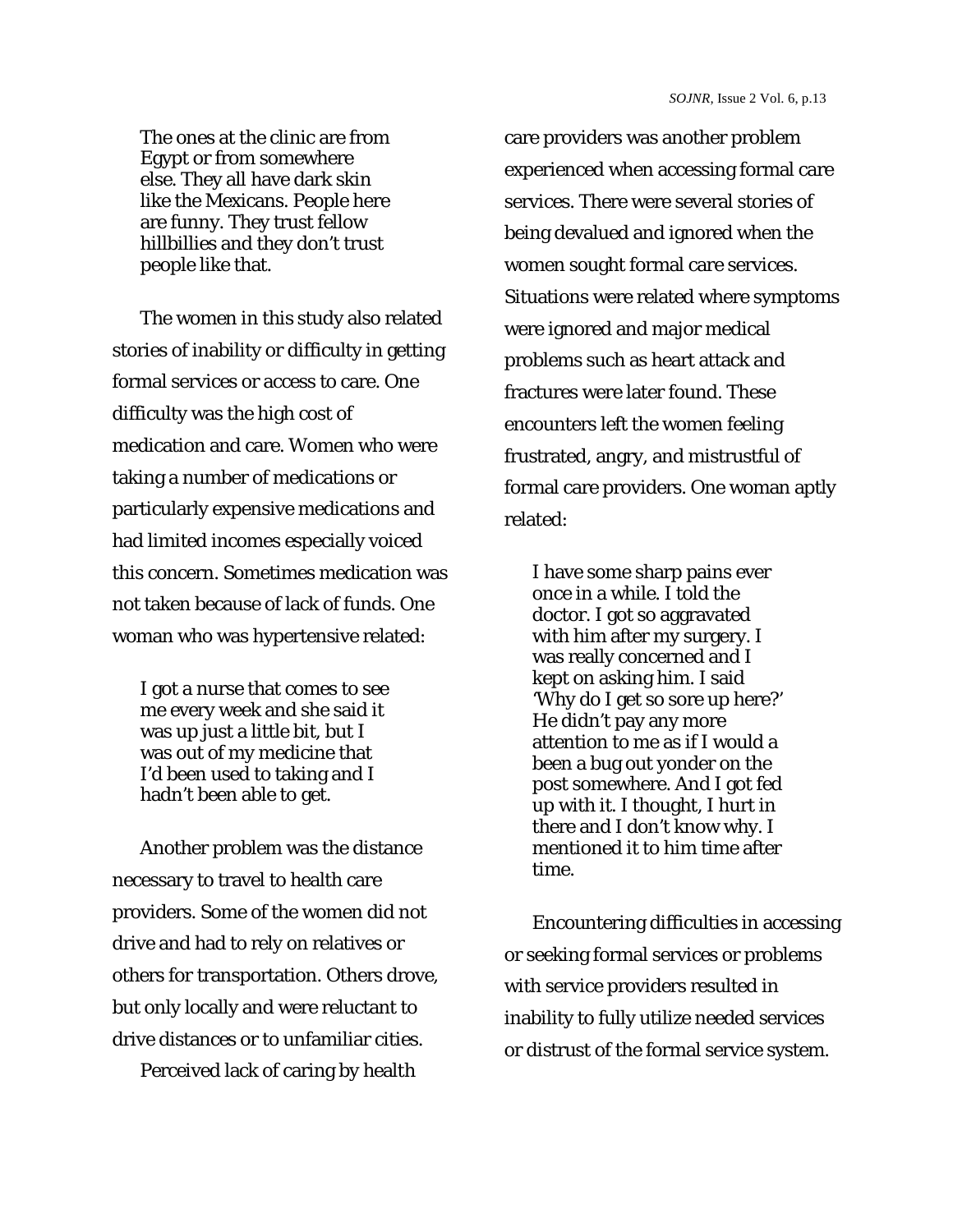*Meeting a need*. Utilizing services often resulted in having needs met, namely the need to remain in the home, the need to remain or regain function, and also transportation needs. Several of the women had used home health care services for a limited time after surgery or injury and related that the care they received from these services was very useful and allowed them to come home rather than going to a nursing home. The one woman who was receiving home health and homemaker services on a regular basis credited these services with keeping her at home and relatively independent stating:

Well yes, I get some help. I couldn't stay here if I didn't get some help. I like living by myself for one thing. Which I don't have any other choice either, unless I went into the nursing home and I don't want to have to do that until I absolutely have to."

Many women related that when they really needed medical care, the medication, physician, surgery, or therapy restored their health and functioning and allowed them to continue to live and function in their homes. One woman who injured her

arm and received home health care related:

...my doctor had the health, the home health nurses to come when I had my arm. It was that bad...It was fine. They'd take my blood pressure. Then they taught me how ta' exercise. that's one of the best things that I ... Yeah, I can wake up in the night with this leg hurtin,' and I can get up and do some of those exercises and I can go back to bed and go back to sleep.

Getting around was an essential need for nine of the women who did not drive. This need was met for several women through use of a senior van. Stories were related of van use to go to doctor appointments, get medication or groceries, or go to senior center activities. There was general satisfaction with the use of this transportation service. The drivers were perceived as being pleasant and accommodating. One woman related:

Yeah, we have our own van, and the driver's a boy, a man I worked with out at B. and he fusses from (the) time I, blows real loud for me to come. He knows I'm comin' but he like to pick on me (laughs)."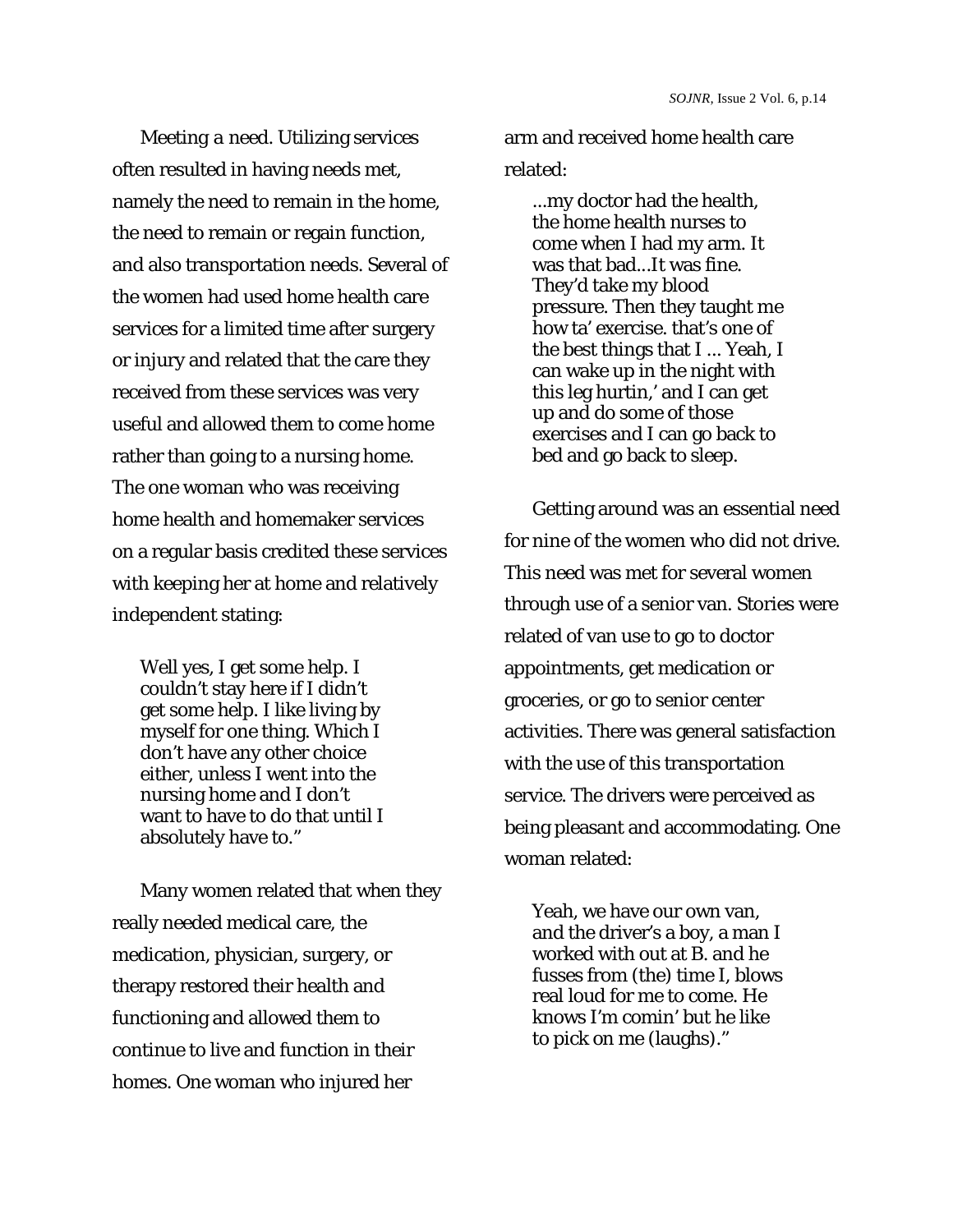Utilizing formal care services assisted the women in this study to remain in their own homes, regain or remain function, and get out to important doctor appoints, run errands, and socialize at senior centers. The women recognized the importance of these services in keeping them in their homes and were generally either satisfied with the services or recognized that the services were needed.

## **Discussion**

This study supported previous findings that older women continue to live independently, even with limitations in functional health.**51,55** Despite research documenting that older, rural Appalachian women have significant risk factors for leading causes of mortality,**56** findings from this study support previous research findings of low use of screening mammography and Pap tests in rural, poor, or older women.**9** In addition, this study supported findings of Barnes and Berg-Klug**5** that in addition to low income, lack of transportation, geographic isolation, and dearth of health care providers in rural areas constitute barriers to obtaining appropriate health

services.

This study demonstrated that even when resources were available, cultural values, attitudes and beliefs, including mistrust of strangers, independence, pride, hardiness, loyalty, familyorientation and self-reliance were found to constitute significant barriers to use of services, answering research question one. These findings also support Leininger's**52** theory of the importance of cultural influences regarding decisions on use of formal system services.

Experiences of the women with formal services were richly described to answer research question two. Stories of these experiences demonstrated the influence of cultural values and beliefs of independence, self-reliance, resourcefulness and hardiness in the theme "using on my terms" and the influence of the values of loyalty and independence as well as mistrust of strangers as internal barriers when obtaining services. Cost and distance were also barriers. Further, experiences were related that were characterized by lack of respectful, empathic approaches by health care providers and poor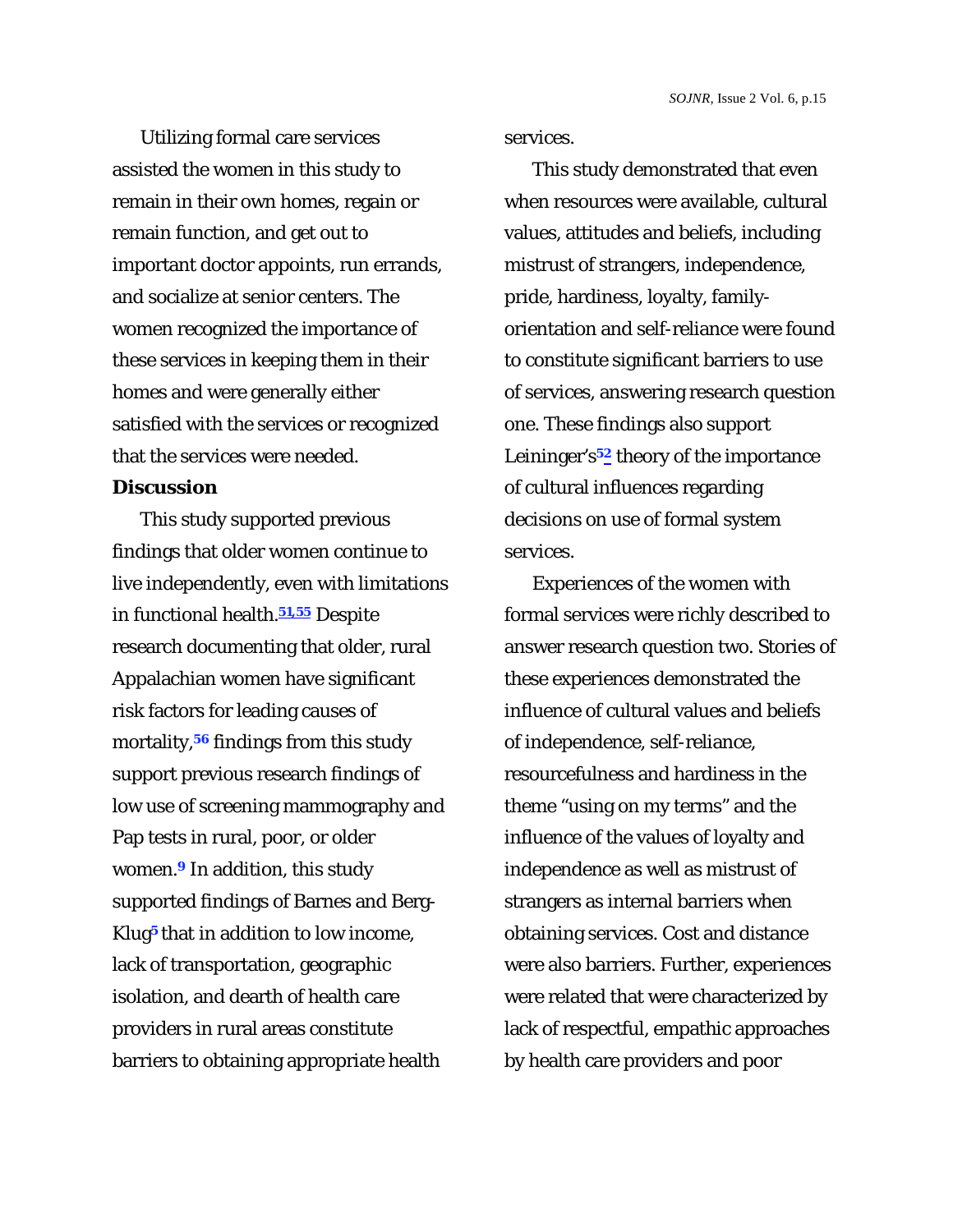communication. These experiences created an environment of mistrust that resulted in less utilization of available services. However, the women related that utilization of services did meet a need and allowed them to continue living in their homes. Therefore, the experiences were positive in helping these women maintain independence and successfully age in place.

One of the greatest challenges facing health care delivery systems is that of working with diverse ethnic populations. There need to be specific culturally sensitive approaches based on cultural values and regional influences to serve individuals and communities.**57-58** To meet this challenge health care providers must be knowledgeable and incorporate these cultural values into culture-specific interventions. Physicians, nurses, social workers, home health aides, and other healthcare providers need culturally specific health information in order to offer culturally congruent health interventions and health promotion behaviors.**<sup>59</sup>**

It is important for nurse providers, educators, and researchers to recognize cultural influences on health and service utilization decision-making. The older Appalachian women in this study valued independence and control over their lives. Any approach to health care services for this population must take this into consideration. These women must be active participants in their own health care decision-making. These women also distrusted care providers who were not "fellow hillbillies." Care providers who are "insiders" such as Parish Nurses, or community raised local clinic nurses would obviously be more acceptable to these women. Recruitment and education of nurses, physicians, and other care providers from these rural areas and encouragement for return to practice in these areas is needed.

Treatment regimens also must be congruent with cultural lifestyles and belief systems for these regimens to be accepted by rural elderly women. Client teaching should incorporate and recognize existing patterns of living, such as life styles that include gardening and canning. Finally, it is essential that the client-provider relationship be one of mutual respect and trust, with care providers actively listening to and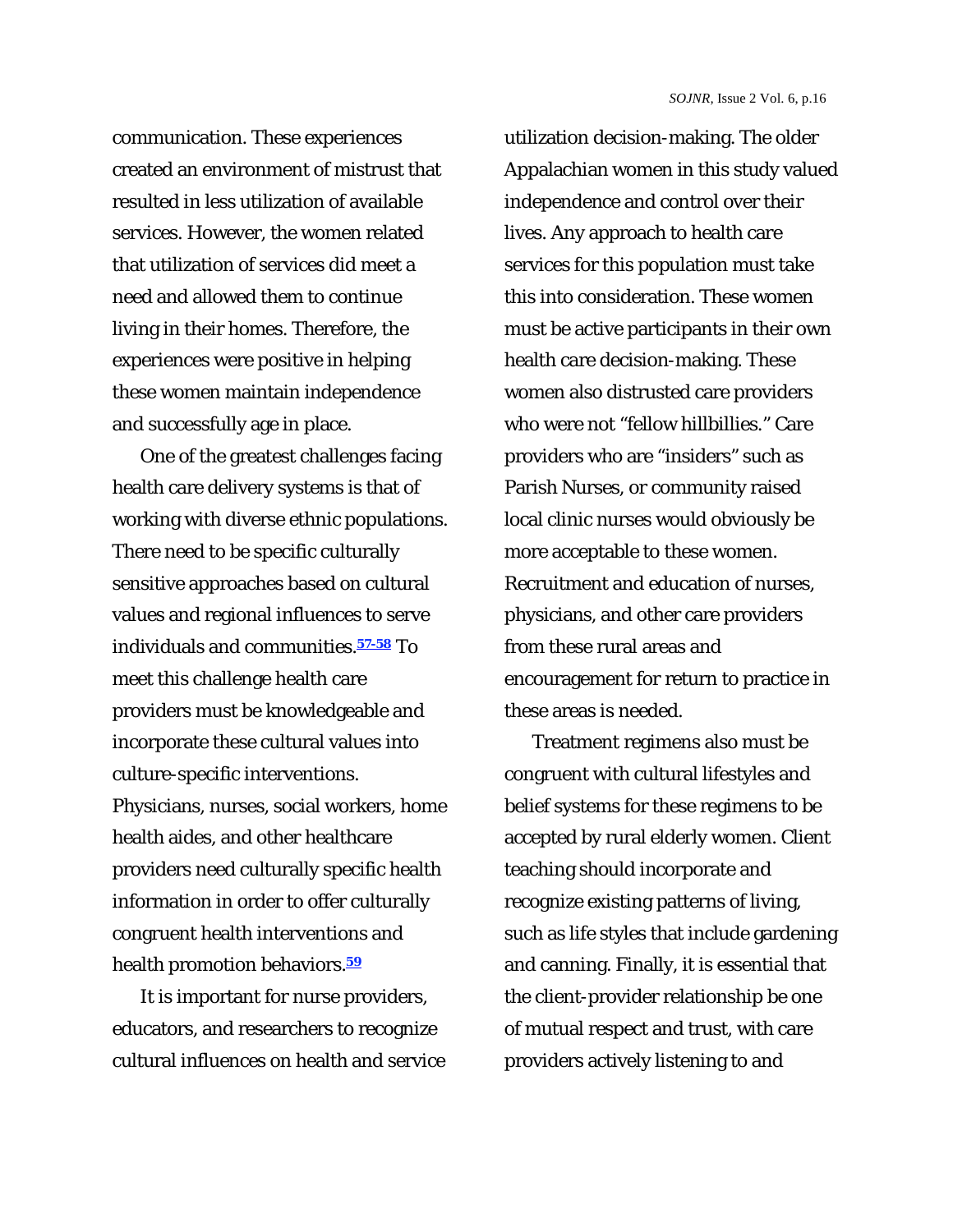valuing input from clients.

This study has highlighted the need for further research on health care service use by older rural Appalachian women. The generalizability of the findings is limited by the small sample size. Further research is needed in other Appalachian counties and studies are needed with larger sample sizes. This study also focused on Caucasian older women. No published studies were found that addressed health care issues of African American Appalachian women, an area that is important to explore. Understanding of these women's care systems is the first step in assisting nurse care providers to plan new culturally sensitive health delivery models.

Two overarching goals of *Healthy People 2010*<sup>60</sup> are to: a) increase quality and years of healthy life, and b) to eliminate health disparities. Included in quality of life are health, recreation, culture, rights, values, beliefs, aspirations, and conditions that support a life that contains those elements. Rural older adults, such as the older Appalachian women in this study, face challenges of geographic location, higher poverty levels, lack of resources, and physiologic decline.**61** These factors all contribute to health disparities in this population.

Need for formal care services increases in aging populations. Community wide efforts to promote healthy behaviors, create healthy environments, and increase access to high quality health care are important in meeting *Healthy People 2010* goals. Interventions that assist Appalachian elders with appropriate utilization of community resources can enable those elders to remain functional within home and community environments, improve their quality of life and reduce the burden on acute and long term care facilities and rural communities.

## **References**

1. Tullman, D. (1999). Nursing care of the elderly as a vulnerable population. *Nursing Clinics of North America, 34*, 333-342.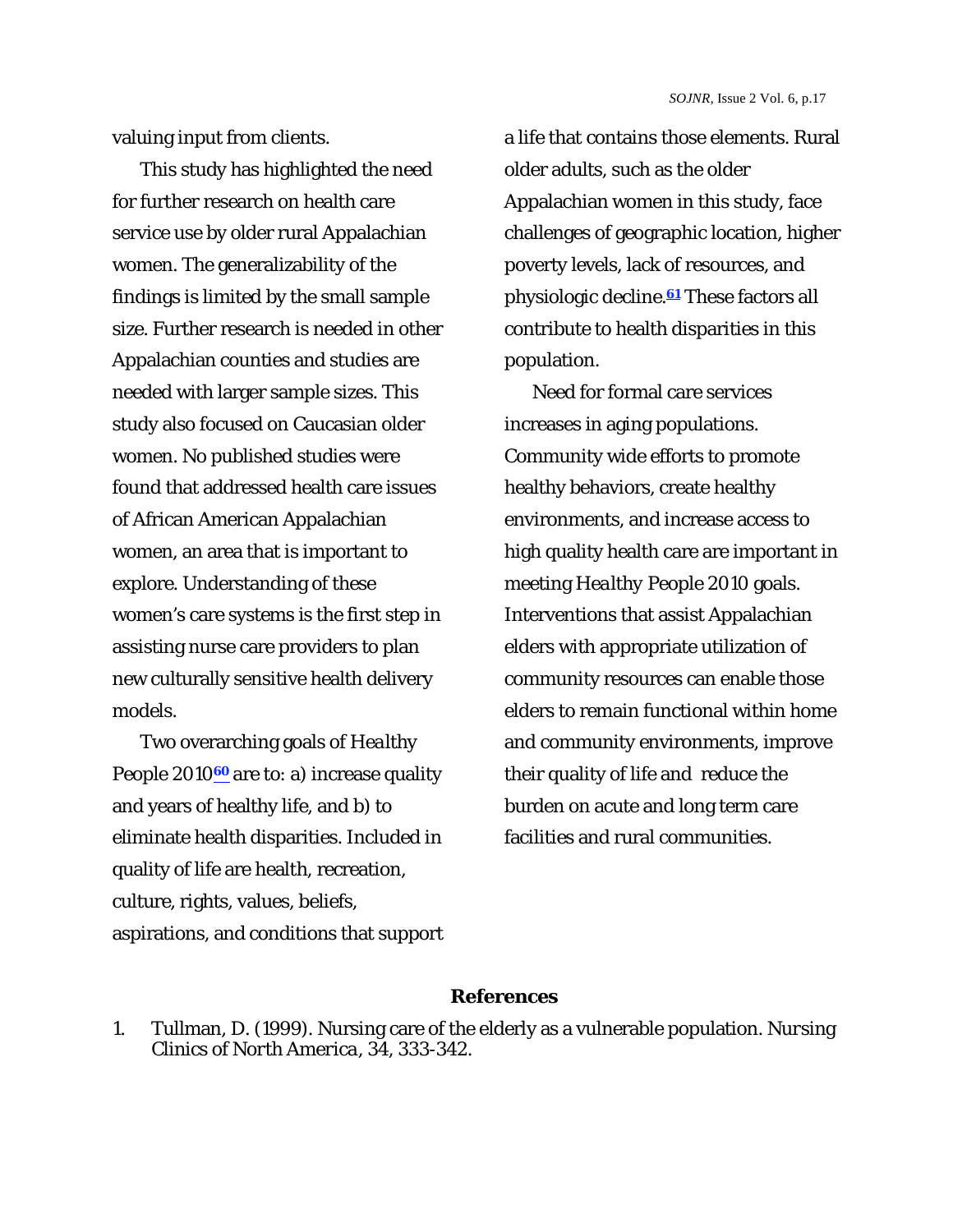- 2. U.S. Census Bureau. (2000*). American Factfinder*. Retrieved June 11, 2004, from http://factfinder.census.gov/
- 3. Administration on Aging. (2003). *A profile of older Americans: 2003*. Retrieved June 8, 2004, from http://www.aoa.gov/prof/Statistics/profile/2003/6\_pf.asp
- 4. U.S. Bureau of Census (2003*). Poverty in the United States: 2003*. P 60-229.
- 5. Barnes, N.D. & Bern-Klug, M. (1999). Income characteristics of rural older women and implications for health status. *Journal of Women and Aging, 11*(1), 27-37.
- 6. Witucki, J., Wallace, D.C. (1998). Differences in functional status, health status, and community-based service use between Black and White diabetic elders. *Journal of Cultural Diversity, 5*(3), 94-100.
- 7. Kosloski, K., Shaefer, J.P., Allwardt, D., Montgomery, R.J.V. & Karner, T.X. (2002). The role of cultural factors on client's attitudes toward caregiving, perceptions of service delivery, and service utilization. *Home Health Care Services Quarterly, 21*, 65-88.
- 8. Netzer, J.K., Coward, R.T., Peek, C.W., Henretta, J.C., Duncan, R.P. & Dougherty, M.C. 1997). Race and residence differences in the use of formal services by older adults. *Research on Aging, 19*, 300-332.
- 9. Bergman-Evans, B. & Walker, S.N. (1996). The prevalence of clinical preventative services utilization by older women. *Nurse Practitioner, 21*, 88-106.
- 10. Aorian K.J., Khatutsky, G., Tran, T.V. & Alan, L. (2001). Health and social service utilization among elderly immigrants from the former Soviet Union. *Journal of Nursing Scholarship, 33*, 265-271.
- 11. Lee, J.S. (2001). A profile of Asian/Pacific Islander elderly in home health care. *Journal of Gerontological Social Work, 36*(1/2), 171-186.
- 12. Wallace, D.C. Molavi, G., Hemphill, J.C. & Fields, B. (1999). The relation of widowhood and living arrangements to function and health service use among elderly African-American men and women. *Journal of Multicultural Nursing & Health, 5*(2), 19-27.
- 13. John, R., Roy, L.C. & Dieta, T.L. (1997). Setting priorities in aging populations: formal service use among Mexican American female elders. *Journal of Aging & Social Policy, 9*(1), 69-85.
- 14. Wallace, D.C., Pascarella, M.J. & Campanella-Vocia, D. (1997). Nutritional service use among rural elders. *Journal of Nutrition for the Elderly, 16*(4), 1-15.
- 15. Schoenberg, N.E., Coward, R.T. & Albrecht, S.L. (2001). Attitudes of older adults about community-based services: emergent themes from in-depth interviews. *Journal of Gerontological Social Work, 35*(4), 3-19.
- 16. Wallace, D.C., Fields, B., Witucki, J., Boland, C. & Tuck. I. (1999). Use of home and community-based services by elderly black and white females. *Journal of Women and Aging, 11*(4), 5-19.
- 17. Purnell, L. D. & Counts, M. (1998). Appalachians. In L.D. Purnell & B. J. Paulanka (Eds.), *Transcultural health care: A culturally competent approach* (pp. 107-135). Philadelphia: F. A. Davis.
- 18. Tripp-Reimer, T. (1982). Barriers to health care: Variations in interpretation of Appalachian client behavior by Appalachian and non-Appalachian professionals. *Western Journal of Nursing Research, 4,* 179-191.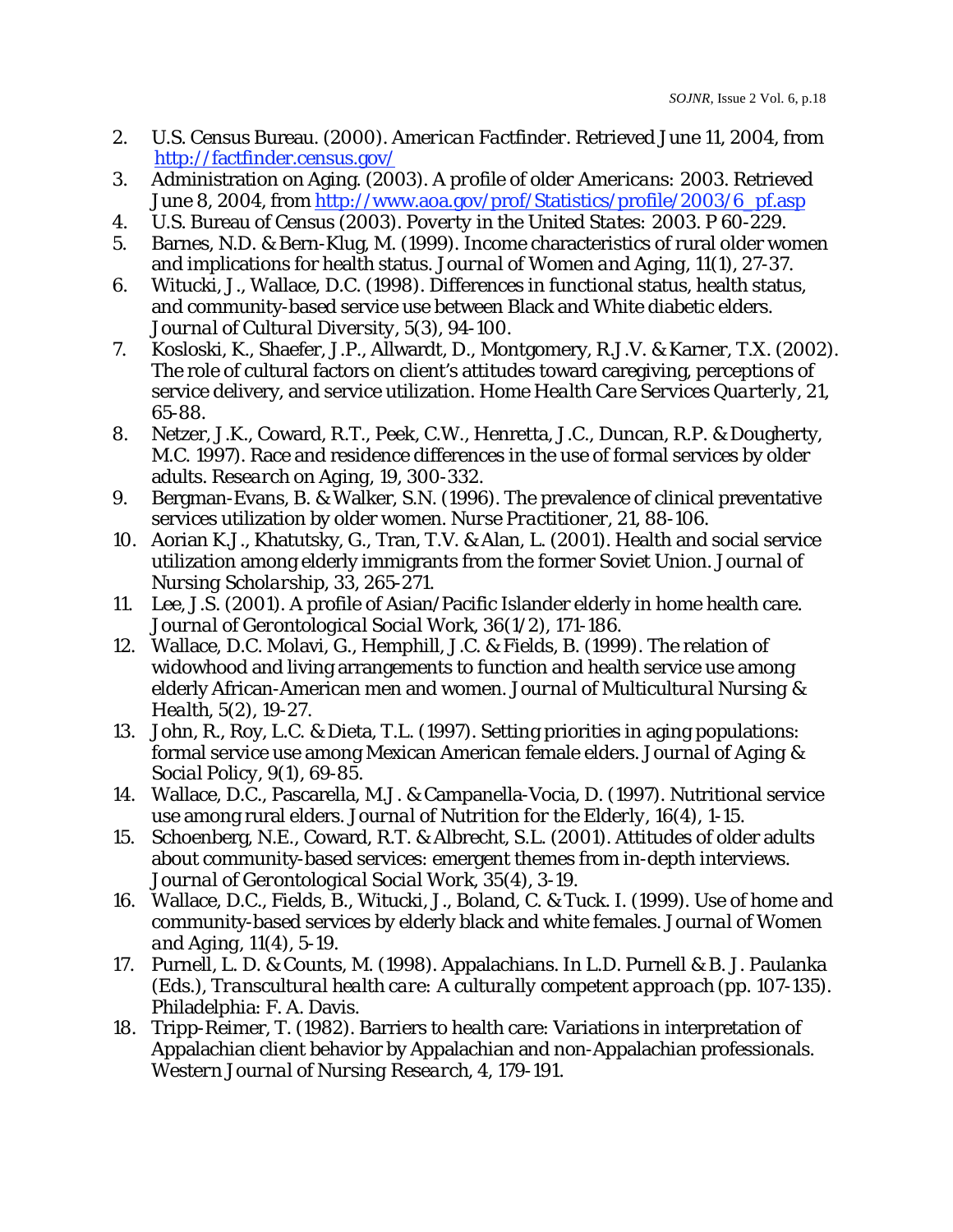- 19. Castro, J. E. (1993). Ohio learns the power of a positive image. *Appalachia, 26*(3). 32-36.
- 20. Jones, L. (1979). *Appalachia: A self-portrait.* Frankfort, KY: Gnomen Press
- 21. Marger, M. N., & Obermiller, P. J. (1987). Urban Appalachians and Canadian maritime migrants: Comparative study of emergent ethnicity. In P. J. Obermiller & W. W.Philliber (Eds.), *Too few tomorrows: Urban Appalachians in the 1980s* (pp. 23-34). Boone, NC: Appalachian Consortium Press.
- 22. Obermiller, P. J., Borman, K. M., & Kroger, J. A. (1988). The Lower Price Hill community school: Strategies for social change from an Appalachian street academy. *Urban Education, 23,* 123-132.
- 23. Sullivan, M. & Miller, D. (1990). Cincinnati's urban Appalachian council and Appalachian identity. *Harvard Educational Review, 60*, 106-124.
- 24. Crissman, J. K. (1987). The impact of the urban milieu on the Appalachian family. In P. J. Obermiller & W. W. Philliber (Eds.), *Too few tomorrows: Urban Appalachians in the 1980s* (pp. 81-88). Boone, NC: Appalachian Consortium Press.
- 25. Halperin, R. H. (1994). Appalachians in cities: Issues and challenges for research. In K. M. Borman & P. J. Obermiller (Eds.), *From mountain to metropolis: Appalachian migrants in American cities* (pp. 181-198). Westport, CT: Greenwood Publishing Group.
- 26. American Public Health Association (2004). *Eliminating health disparities: Communities Moving from Statistics to Solutions: Tennessee Fact in Rural Areas*. Washington, D.C.: Author. Retrieved March 16, 2005, from: http://www.apha.org/NPHW/facts/RuralHealthFactTen.pdf
- 27. Intercultural Cancer Council. (2004). *Rural poor and the medically underserved and cancer*. Retrieved November 3, 2004, from: www.iccnetwork.org/cancerfacts/ICC-CFS6.pdf
- 28. Russell, J. & Rocha, C. (1993). Appropriations clear house. *Journal of the Appalachian Regional Commission, 26*(3), 2-3.
- 29. U.S. Census Bureau (2002). SAIPE-Counties in Tennessee. Retrieved March 24, 2005, from[: http://www.census.gov/](http://www.census.gov)
- 30. Borman, K. M. & Steglin, D. (1994). Social changes and urban Appalachian children: Youth at risk. In K. M. Borman & P. J. Obermiller (Eds.), *From mountain to metropolis: Appalachian migrants in American cities* (pp. 167-180). Westport, CT: Greenwood Publishing Group.
- 31. Brown, K. M. & Obermiller, P. J. (1994). The health status of children living in urban Appalachian neighborhoods. In K. M. Borman & P. J. Obermiller (Eds.), *From mountain to metropolis: Appalachian migrants in American cities* (pp. 70- 82). Westport, CT: Westport, CT: Greenwood Publishing Group.
- 32. Dunst, J., Trivette, C. & Cross, A. (1988). Social support networks of families with handicapped children. In S. Keefe (Ed.), *Appalachian Mental Health* (pp. 101-120). Lexington, KY: University Press of Kentucky.
- 33. Fiene, J. I. (1993). The Appalachian social context and the battering of women. *Practicing Anthropology, 15*(3), 20-24.
- 34. Fiene, J. I. & Taylor, P. A. (1991). Serving rural families of developmentally disabled children: A case management model. *Social Work, 36,* 323-327.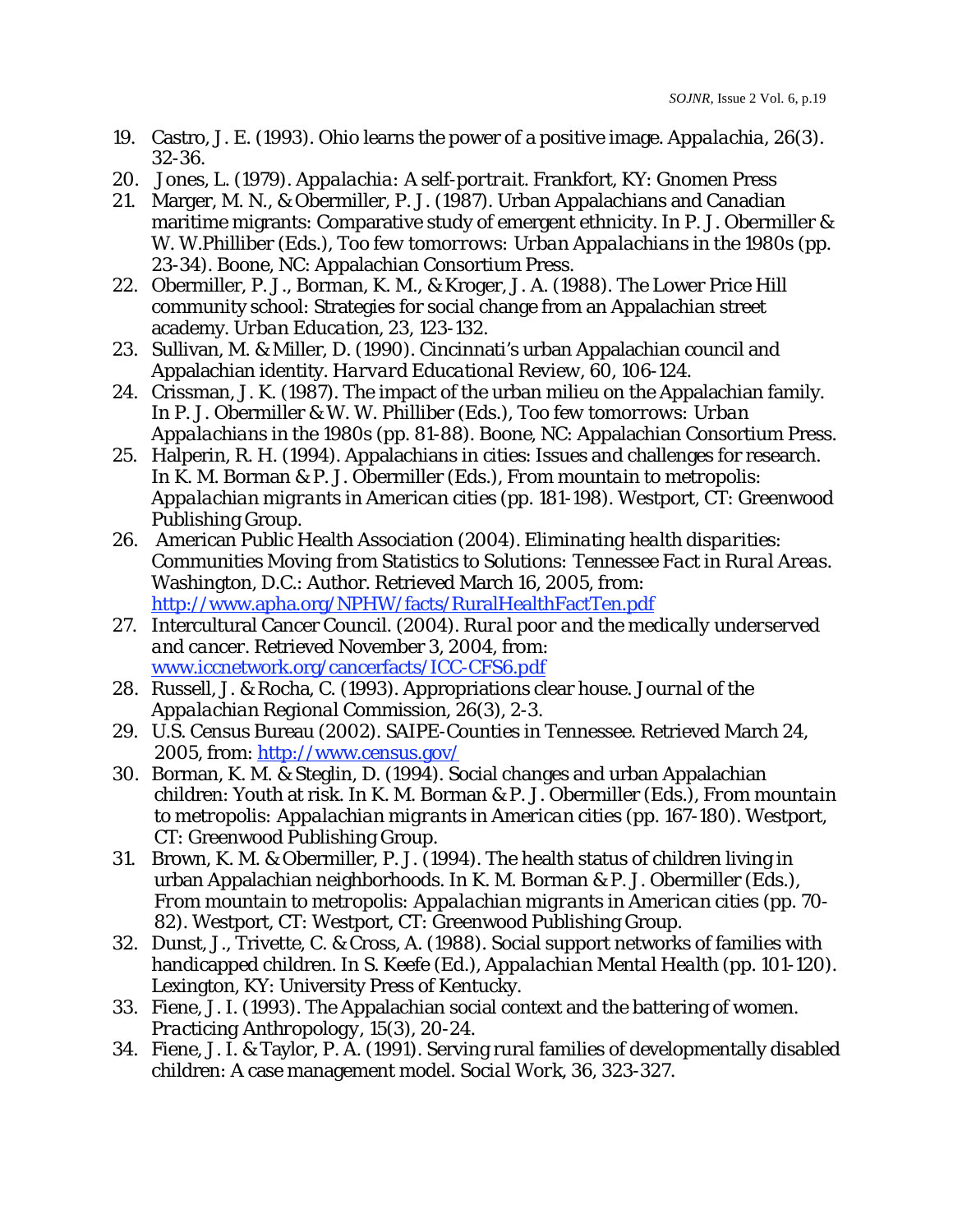- 35. Flaskerud, J. H. (1980). Perceptions of problematic behavior by Appalachians, mentalhealth professionals and lay non-Appalachians. *Nursing Research, 20*, 140- 149.
- 36. Keefe, S. E. (1986). Southern Appalachia: Analytical models, social services, and native support systems. Special Issue: Rural mental health. *American Journal of Community Psychology, 14*, 479-498.
- 37. Hansen, M. M. & Resick, L.K. (1990). Health beliefs, health care, and rural Appalachiansubcultures from an ethnographic perspective. *Family and Community Health, 13,* 1-10.
- 38. Helton, L. R. (1995). Intervention with Appalachians: Strategies for a culturally specific practice. *Journal of Cultural Diversity, 2*(1), 20-26.
- 39. Edwards, J.B., Lenz, C. L. & East-Odom, J.C. (1993). Nurse-managed primary care: Serving a rural Appalachian population. *Family and Community Health, 16*, 50-56.
- 40. Fisher, S. & Page, A. L. (1987). Women and preventive health care: An exploratorystudy of the use of pap smears in a potentially high-risk Appalachian population. *Women's Health, 11*(3/4), 83-99.
- 41. Hochstrasser, G. G., Garkovich, D. & Modern, L. (1986). Contraceptive practices in rural Appalachia. *American Journal of Public Health, 85*, 1004-1008.
- 42. Horton, C.F. (1984). Women have headaches, men have backaches: Patterns of illness in an Appalachian community. *Social Science Medicine, 19*, 647-654.
- 43. Irvine, A. A. (1989). Self-care behaviors in a rural population with diabetes. *Patient Education and Counseling, 13,* 3-13.
- 44. Burkhardt, M.A. (1993). Characteristics of spirituality in the lives of women in a rural Appalachian community. *Journal of Transcultural Nursing, 4*(2), 19-23.
- 45. Lowry, L. W. & Conco, D. (2002). Exploring the meaning of spirituality with aging adults in Appalachia. *Journal of Holistic Nursing, 20*, 388-402
- 46. Lewis, S., Messner, R. & McDowell, W. (1985). An unchanging culture. *Journal of Gerontological Nursing, 11*(8), 20-26.
- 47. Newell-Withrow, C. (1997). A glance at Appalachia. *Journal of Cultural Diversity, 4*, 129-131.
- 48. Ramsey, P.W. & Glenn, L.L. (1998). Risk factors for heart disease in rural Appalachia. *Family and Community Health, 20*, 71-82.
- 49. Severance, D. (1992). Appalachian health care: Candles in the darkness. *Frontier Nursing Service Quarterly Bulletin, 67*(3), 22-29.
- 50. Simon, J. M. (1987). Health care of the elderly in Appalachia. *Journal of Gerontological Nursing, 13*(7), 32-35.
- 51. Letvak, S. (1997). Relational experiences of elderly women living alone in rural communities: A phenomenologic inquiry. *New York State Nurses Association, 28*(2), 20-25.
- 52. Leininger, M. (1991). *Culture care diversity and universality: A theory of nursing.* New York: National League for Nursing.
- 53. Rowles, G.D & Reinharz, S. (1988). Themes and challenges. In S. Reinarz and G.D. Rowles (Eds.) *Qualitative Gerontology* (3-33). New York: Springer Publishing.
- 54. Sandelowski, M. (2000). Focus on research methods: Whatever happened to qualitative description? *Research in Nursing & Health, 23*, 334-340.